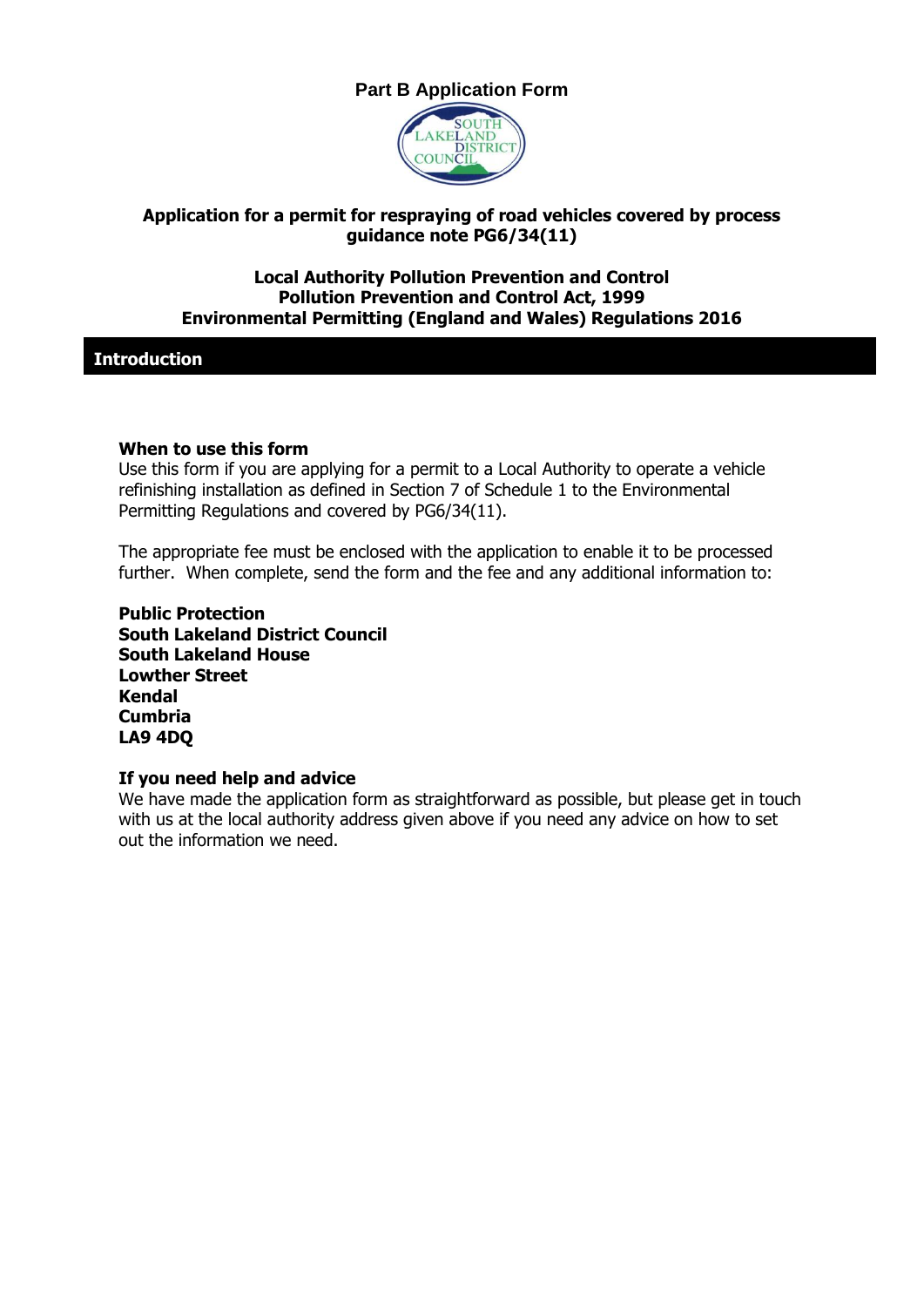| LAPPC application form: to be completed by the operator |                   |               |  |
|---------------------------------------------------------|-------------------|---------------|--|
| For Local Authority use                                 |                   |               |  |
| Application reference                                   | Officer reference | Date received |  |

## **A1.1.** Name of the premises

…………………………………………………………………………………………………. **A1.2**. Please give the address of the premises …………………………………………………………………………………………………. …………………………………………………………………………………………………. …………………………………………………………………………………………………. Postcode...................................Telephone...................................... **A1.3.** Do you have an existing permit? .................................... **A2.1. The Applicant -** Please provide the full name of company or corporate body or the name of the sole trader or the names of the partners ………………………………………………………………………………………………… Trading/business name (if different) ………………………………………………………………………………………………… Registered Office address ………………………………………………………………………………………………… ………………………………………………………………………………………………… ………………………………………………………………………………………………… Postcode ............................................Telephone.......................................................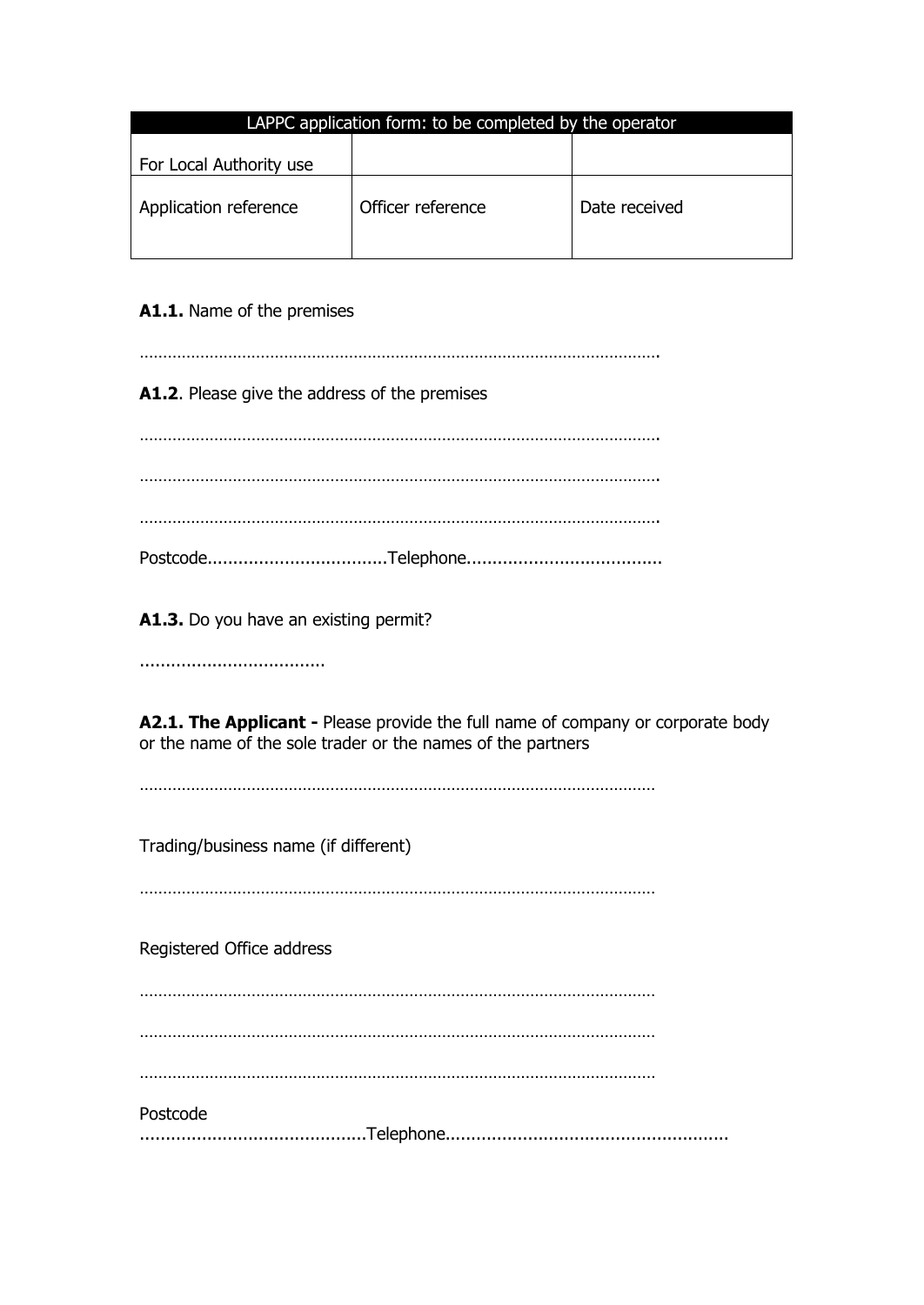## **A2.2. Holding Companies**

Is the operator a subsidiary of a holding company within the meaning of Section 736 of the Companies Act 1985?

No

Yes

Name of ultimate holding company

..................................................................

Ultimate holding company registered office address

………………………………………………………………………………………………..

………………………………………………………………………………………………..

………………………………………………………………………………………………..

Postcode ............................................Telephone.......................................................

### **A3 Who can we contact about your application?**

It will help to have someone who we can contact directly with any questions about your application. The person you name should have the authority to act on behalf of the operator - This can be an agent or consultant.

| <b>Address</b> |
|----------------|
|                |
|                |
|                |
|                |
|                |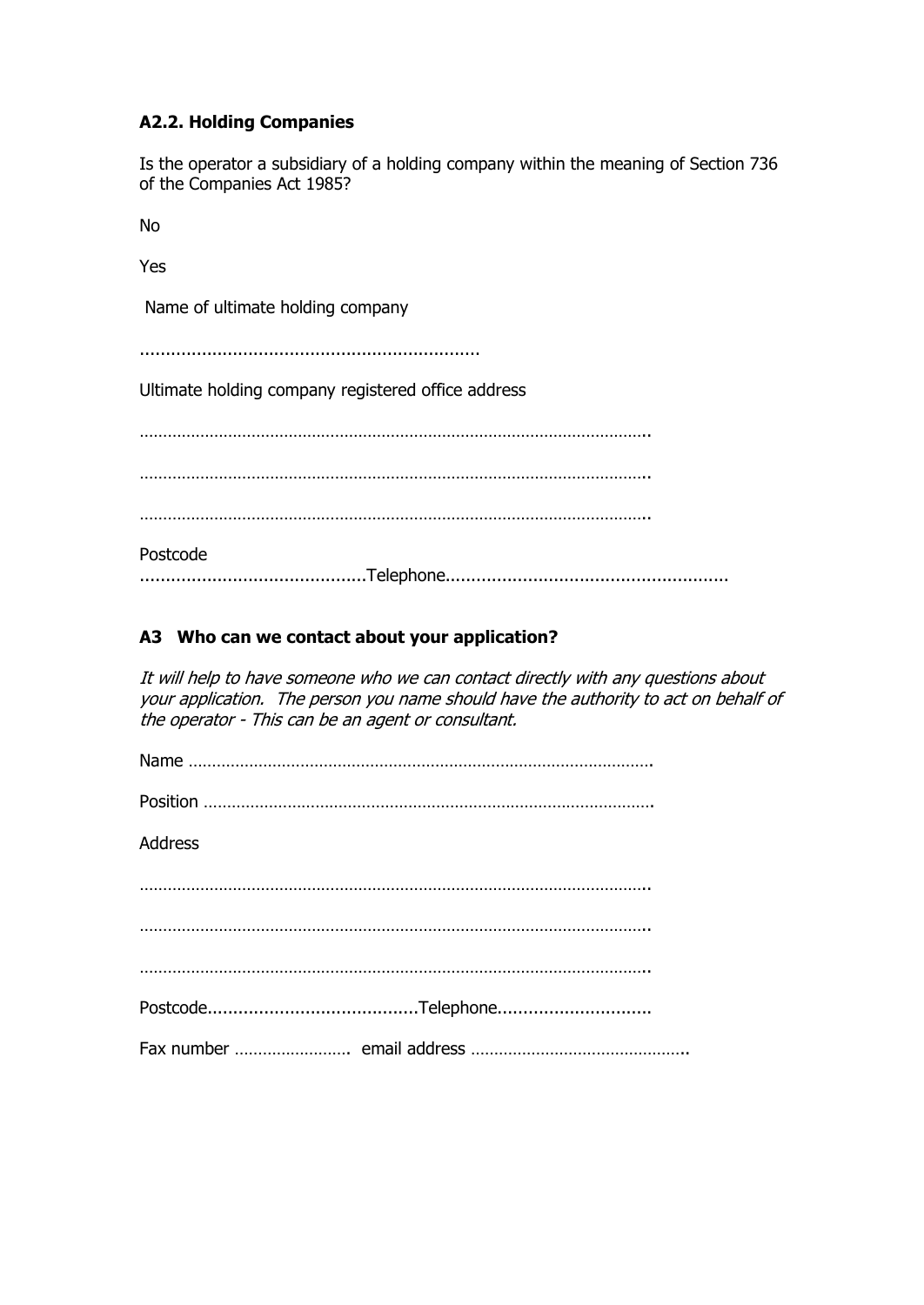### **B. About the installation**

Please provide written information about the aspects of your installation listed below. We need this information to determine whether you will operate the installation in a way in which all the environmental requirements of the Environmental Permitting Regulations are met.

**B1.1** Describe the proposed installation and activities and identify the foreseeable emissions to air from the process.

Doc Reference: ………………………………

**B1.2** Once all foreseeable emissions have been identified in the proposed installation activities, each emission should be characterised (including odour) and quantified.

Atmospheric emissions should be categorised under the following:

(i) point source (eg chimney/vent, identified by a number and detailed on a plan)

(ii) fugitive source (eg from stockpiles/storage areas).

If any monitoring has been undertaken please provide the details of emission concentrations and quantify in terms of mass emissions. If no monitoring has been undertaken please state this.

Doc Reference: ………………………………

**B1.3** For each emission identified from the installation's activities, describe the current and proposed technology and other techniques for preventing or, where that is not practicable reducing the emissions. If no techniques are currently used and the emission goes directly to the environment, without abatement or treatment, this should be stated

Doc Reference: ………………………………

**B1.4** Describe the proposed systems to be used in the event of unintentional releases and their consequences. This must identify, assess and minimise the environmental risks and hazards, provide a risk based assessment of any likely unintentional releases, including the use of historical evidence. If no assessments have been carried out please state.

Doc Reference: ………………………………

**B1.5** Describe the proposed measures for monitoring all identified emissions including any environmental monitoring, and the frequency, measurement methodology and evaluation procedure proposed. (eg particulate matter emissions, odour etc). Include the details of any monitoring which has been carried out which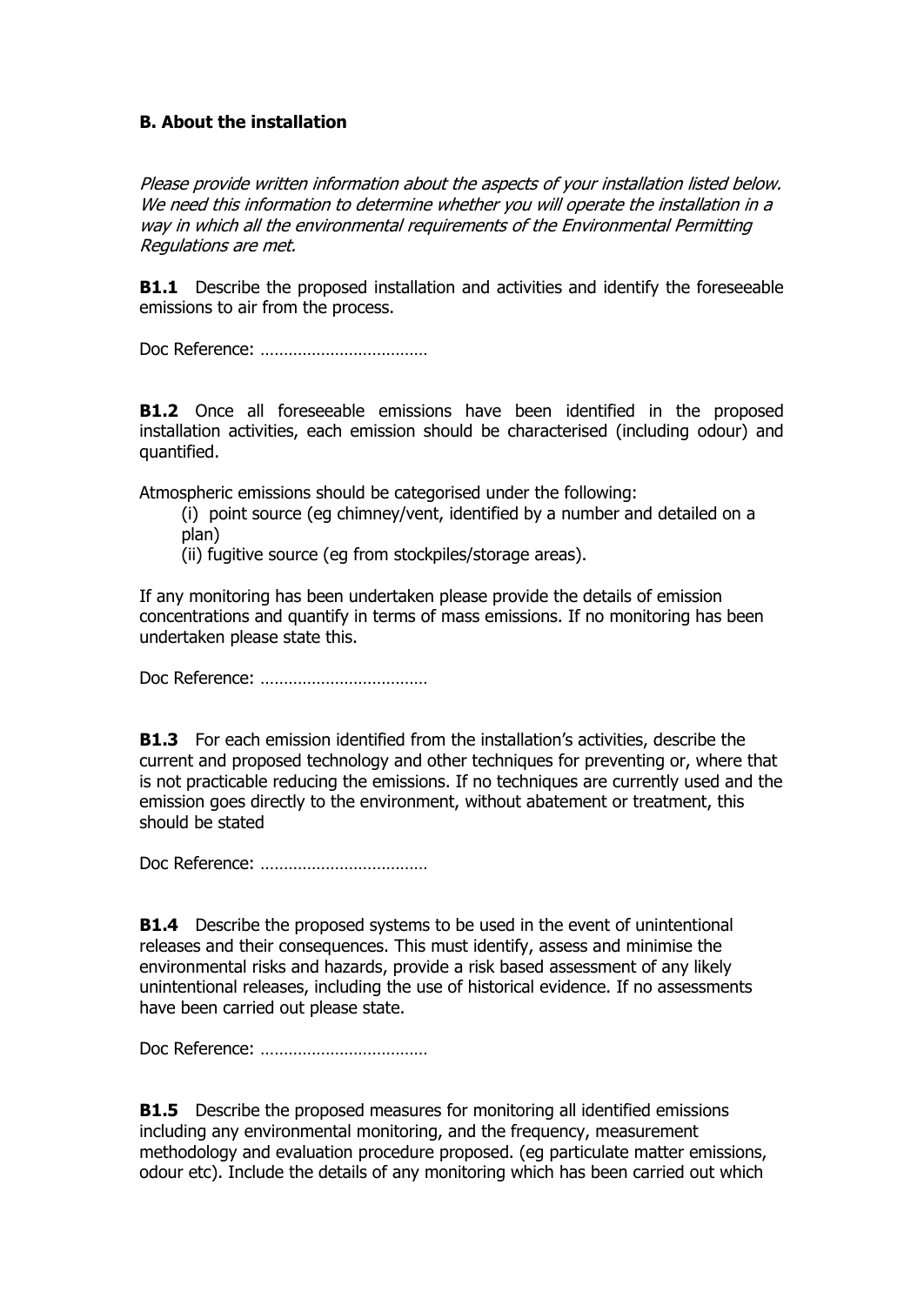has not been requested in any other part of this application. If no monitoring is proposed for an emission please state the reason.

Doc Reference: ………………………………

**B1.6** Provide detailed procedures and policies of your proposed environmental management techniques, in relation to the installation activities described.

Doc Reference: ………………………………

**B1.7** Attach a plan of the premises showing the location of:

- (a) the premises
- (b) spray booths
- (c) organic solvent-containing material storage
- (d) organic solvent-containing waste storage.

Doc Reference: ………………………………

**B1.8** Supply a description of the location and methods of storage of organic solvent- containing materials.

Doc Reference: ………………………………

**B1.9** Supply certification of spray booth performance

Doc Reference: ………………………………

**B1.10a** Are VOC emitting stacks<sup>1</sup>

at least 3m above the roof ridge height of buildings within 15 m of the stack.



-

No (If "no", complete B1.10b)

П Yes.

**B1.10b** Provide a written plan for the construction, operation and maintenance of stacks emitting VOCs.

Doc Reference: ………………………………

 $1$  NB – All new VOC emitting stacks are required to vent VOC's at a height greater than 3m above the roof ridge height of buildings within 15 m of the stack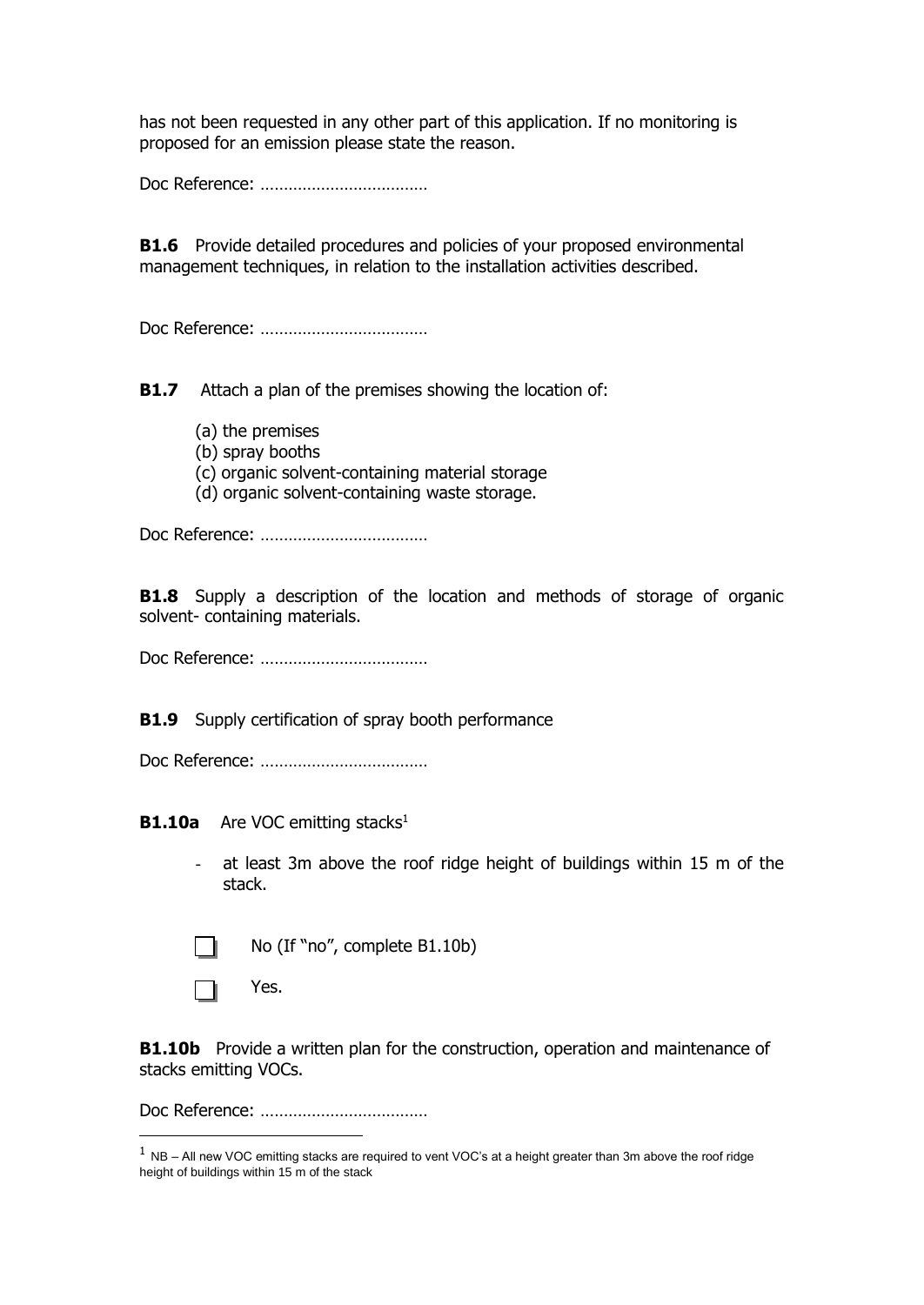**B1.11** Provide details how the mass of VOC emitted and of paint solids used will be determined and recorded

Doc Reference: ………………………………

 $B1.12 -$ Provide a written plan for the maintenance, inspection and replacement of extract air filters of the spray booth and abrasive blasting equipment plant.

Doc Reference: ………………………………

**B1.14** Provide a written plan for measuring particulate emissions from abrasive blasting equipment, using manual extractive testing methods.

Doc Reference: ………………………………

**B1.15** Provide a written plan for control of VOC emissions from spray gun testing and sprayout following cleaning.

Doc Reference: ………………………………

**B1.16** Provide a written plan for the control of VOC emissions from spray gun and equipment cleaning.

Doc Reference: ………………………………

**B1.17** Provide a written plan for the control of VOC emissions from solvent contaminated wipes and other wastes

Doc Reference: ………………………………

**B1.18** State whether any structured environmental management system (such as ISO 14001, EMAS or BS8555) or a tailored system is being used or is planned, and if so what.

Doc Reference: ………………………………

**B1.19** Specify what training and instruction staff will be given to ensure that this permit (if granted) is complied with.

Doc Reference: ………………………………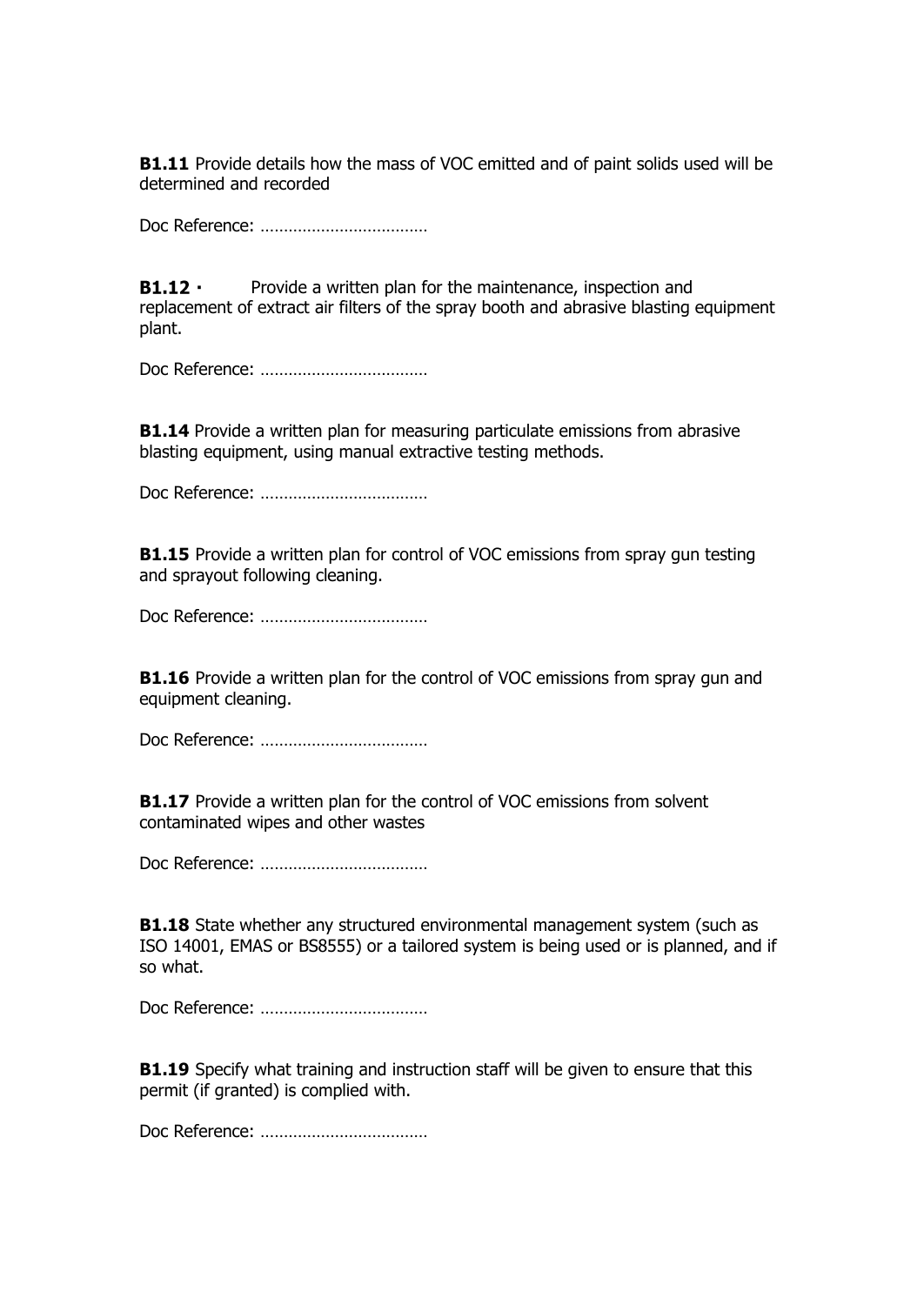#### **B2 Impact on the environment**

**B2.1** Provide an assessment of the potential significant local environmental effects of the foreseeable emissions (for example, is there a history of complaints, is the installation in an air quality management area?)

Doc Reference: ………………………………

**B2.2** Are there any sites of Special Scientific Interest (SSSIs) or European Sites, which are within 500 metres of the installation?

|                            | No                                      |
|----------------------------|-----------------------------------------|
| $\mathcal{L}_{\text{max}}$ | Yes. Please give the names of the sites |
|                            |                                         |
|                            | .                                       |
|                            |                                         |

**B2.3** Provide an assessment of whether the installation is likely to have a significant effect on such sites and, if it is, provide an assessment of the implications of the installation for that site, for the purpose of the Conservation (Natural Habitats etc) Regulations 1994.

Doc Reference: ………………………………

### **B3 Environmental Statements**

**B3.1** Has an environmental impact assessment been carried out under The Town and Country Planning (Environmental Impact Assessment) (England And Wales) Regulations 1999, or for any other reason with respect to the installation?

No

Yes. Please supply a copy of the environmental impact assessment

Doc Reference: ………………………………

### **B4 Additional Information**

Please supply any additional information, which you would like us to take account of in considering this application.

Doc Reference: ………………………………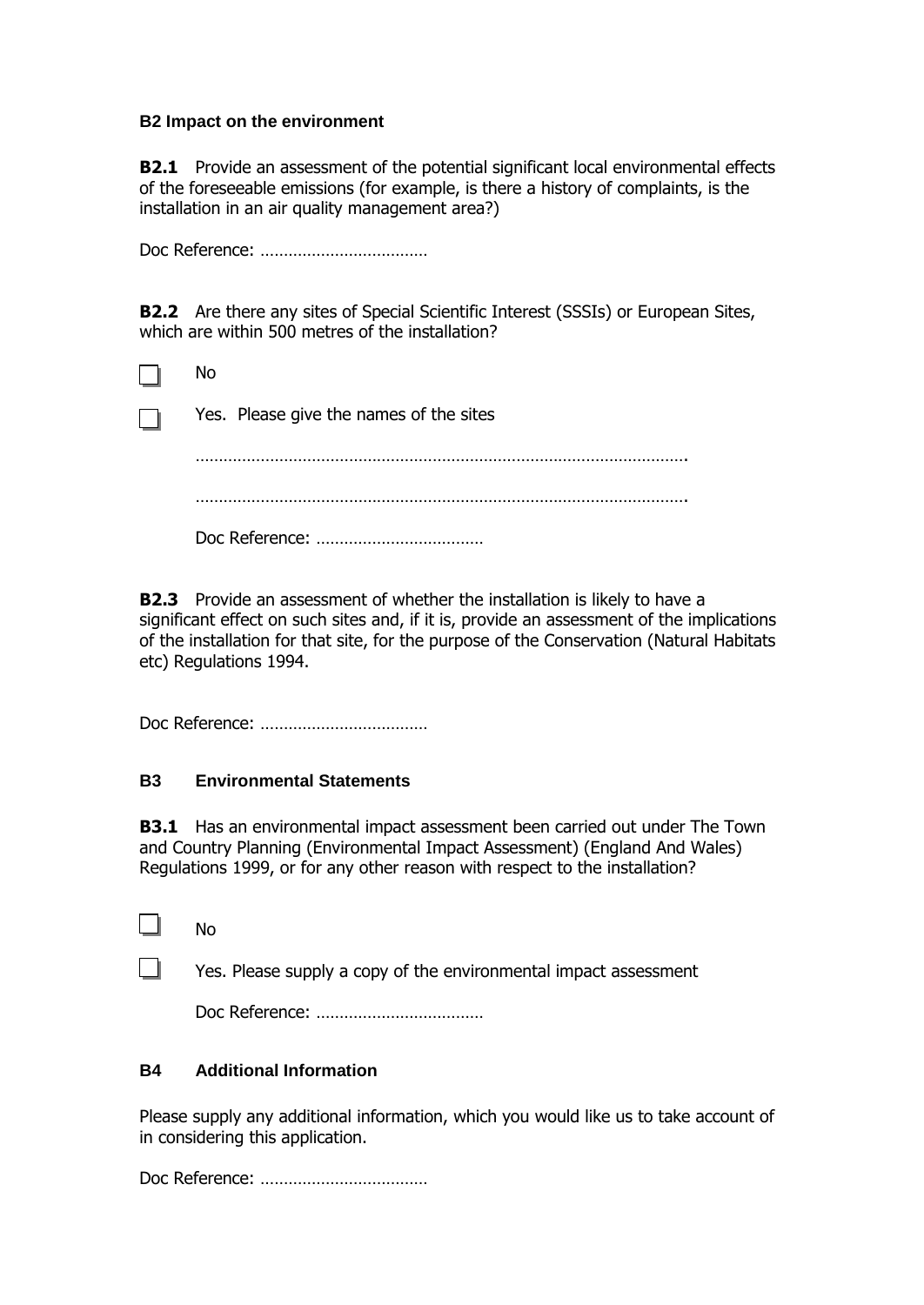## **C1. Fees and Charges**

The enclosed charging scheme leaflet gives details of how to calculate the application fee. Your application cannot be processed unless the application fee is correct and enclosed.

**C1.1.** Please state the amount enclosed as an application fee for this installation.

£................................ Cheques should be made payable to: South Lakeland District Council

We will confirm receipt of this fee when we write to you acknowledging your application.

**C1.2.** Please give any company purchase order number or other reference you wish to be used in relation to this fee.

### **C2. Annual charges**

If we grant you a permit, you will be required to pay an annual subsistence charge. If you don't pay, your permit can be revoked and you will not be able to operate your installation.

**C2.1.** Please provide details of the address you wish invoices to be sent to and details of someone we may contact about fees and charges.

……………………………………………………………………………………………….. ..……………………………………………………………………………………………... ………………………………………………………………………………………………..

Postcode.......................................Telephone................................

# **C3. Commercial confidentiality**

**C3.1.** Is there any information in the application that you wish to justify being kept from the public register on the grounds of commercial or industrial confidentiality?

If Yes, please provide full justification, considering the definition of commercial confidentiality within the PPC regulations (See the general guidance manual).

### **C4. Data Protection**

The information you give will be used by the Local Authority to process your application. It will be placed on the relevant public register and used to monitor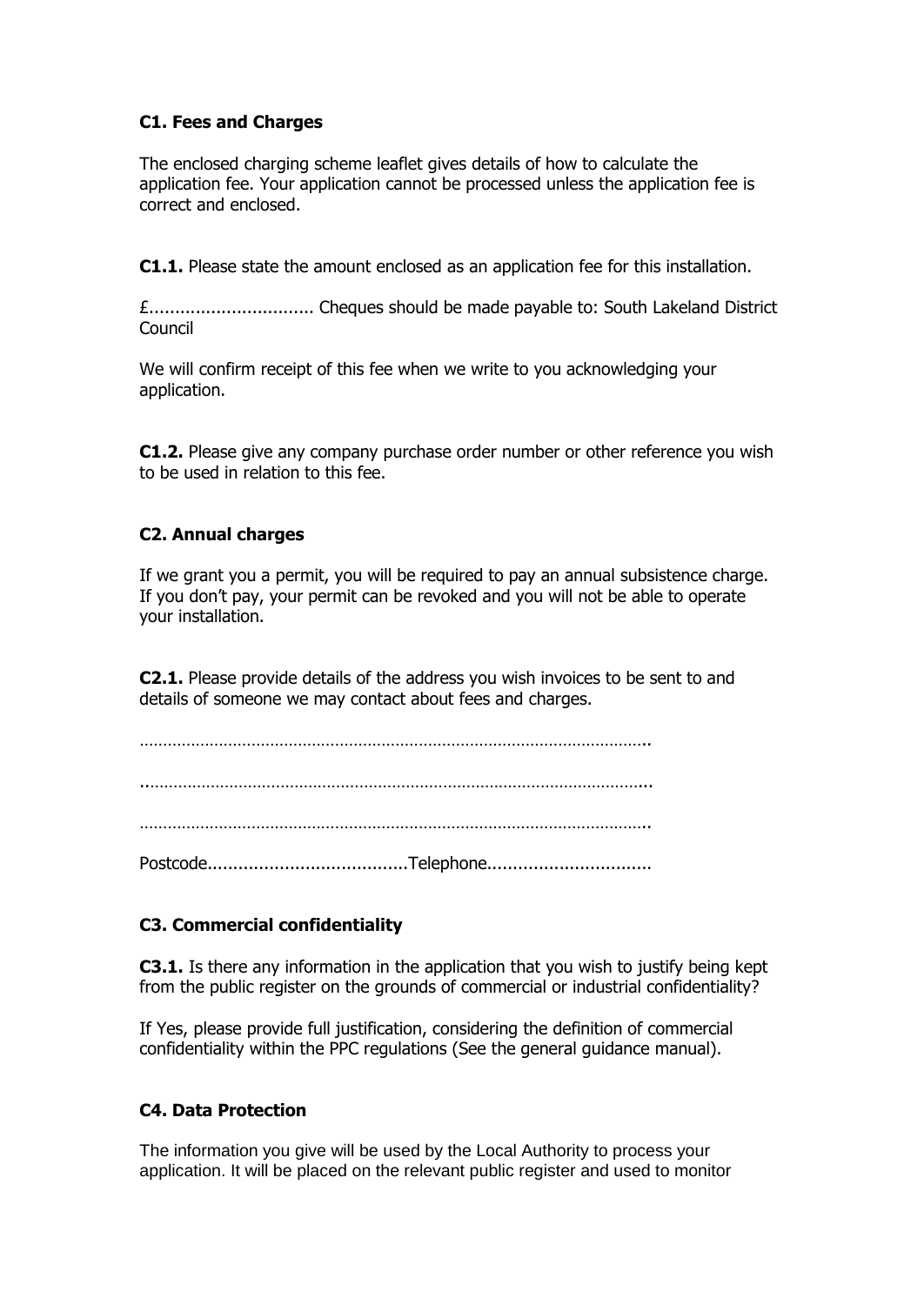compliance with the permit conditions. We may also use and or disclose any of the information you give us in order to:

- consult with the public, public bodies and other organisations,
- carry out statistical analysis, research and development on environmental issues,
- provide public register information to enquirers,
- make sure you keep to the conditions of your permit and deal with any matters relating to your permit
- investigate possible breaches of environmental law and take any resulting action,
- prevent breaches of environmental law,
- offer you documents or services relating to environmental matters,
- respond to requests for information under the Freedom of Information Act 2000 and the Environmental Information Regulations 2004 (if the Data Protection Act allows)
- assess customer service satisfaction and improve our service.

We may pass on the information to agents/ representatives who we ask to do any of these things on our behalf.

It is an offence under regulation 38 of the EP Regulations, for the purpose of obtaining a permit (for yourself or anyone else) to:

- make a false statement which you know to be false or misleading in a material particular,
- recklessly make a statement which is false or misleading in a material particular.

If you make a false statement

- we may prosecute you, and
- if you are convicted, you are liable to a fine or imprisonment (or both).

### **C5 Declaration: previous offences (delete whichever is inapplicable)**

I/We certify

#### EITHER

No offences have been committed in the previous five years which are relevant to my/our competence to operate this installation in accordance with the EP Regulations.

OR

The following offences have been committed in the previous five years which may be relevant to my/our competence to operating this installation in accordance with the Regulations:

………………………………………………………………………………………………